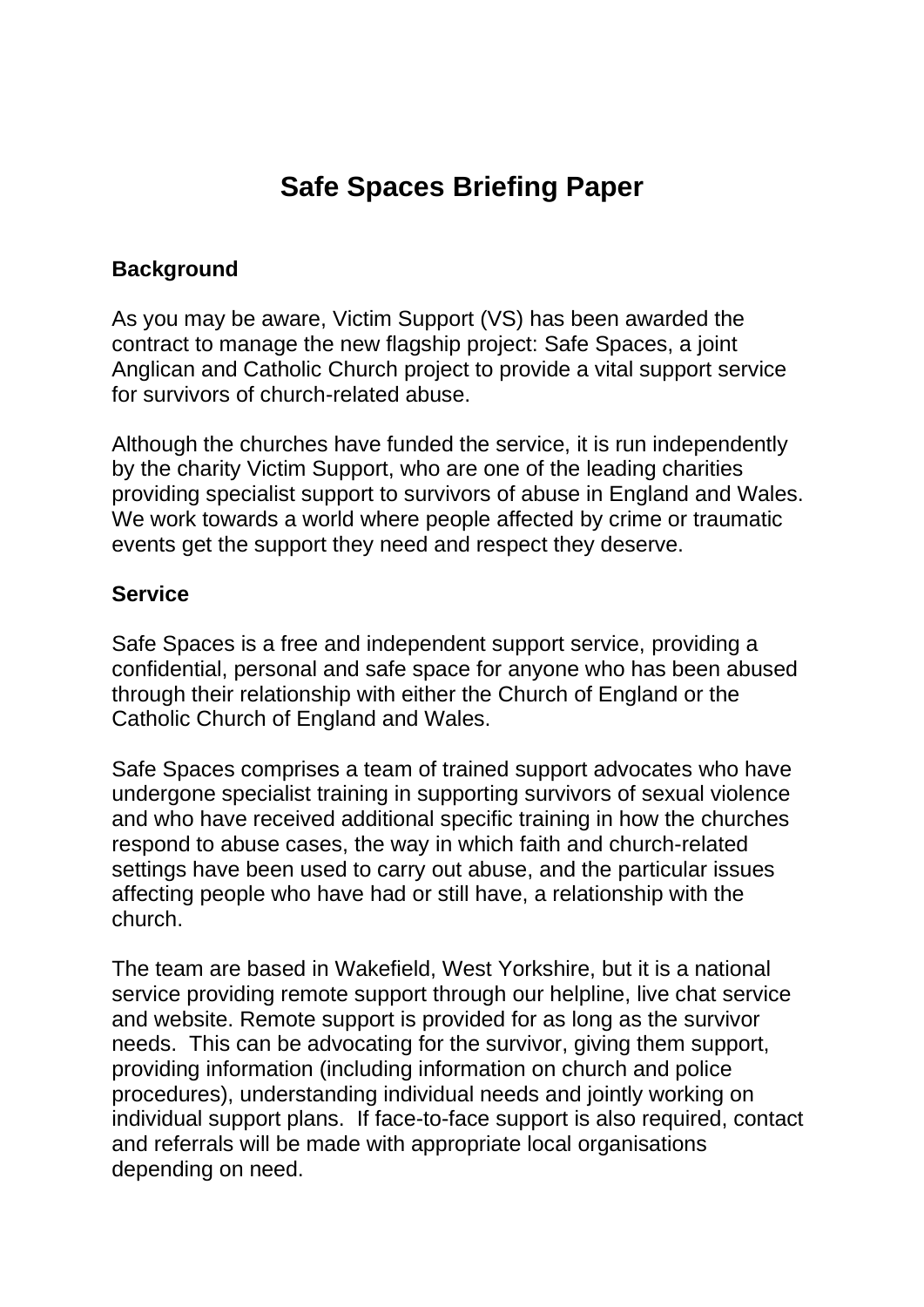## **Eligibility**

Safe Spaces is for anyone who feels they have experienced church related abuse of any form in England or Wales.

This may have been in relation to the Church of England, Catholic Church in England and Wales or the Church in Wales.

By 'church related', this may include:

- Abuse by a church officer. A church officer is any person, ordained or lay, paid or voluntary, who holds a role in the church.
- Abuse that is linked to participating in a church-led activity or group.

The service is for people who live in **England and Wales.** If someone lives outside of England and Wales, but suffered abuse by a Church Officer from the Church of England, Catholic Church in England and Wales or the Church in Wales, we will endeavour to provide support but this may be limited due to the support available outside of England and Wales.

It is for people **aged 18 or over, but the abuse can have happened at any time in the past.** If support is required for someone younger, we will endeavour to find appropriate local support.

Survivors **do not have to have reported the incident** to the Church authorities or the Police in order to access support.

You do not need to be a **current active member** of the church in order to access support.

It is for people who've experienced **any kind of abuse** – this includes (but is not limited to) sexual violence, inappropriate sexual behaviour, physical abuse, financial abuse or exploitation, psychological abuse (including spiritual abuse), domestic abuse, coercive and controlling behaviour.

#### **Service Start Date**

The Safe Spaces service will be available from Tuesday 29<sup>th</sup> September 2020.